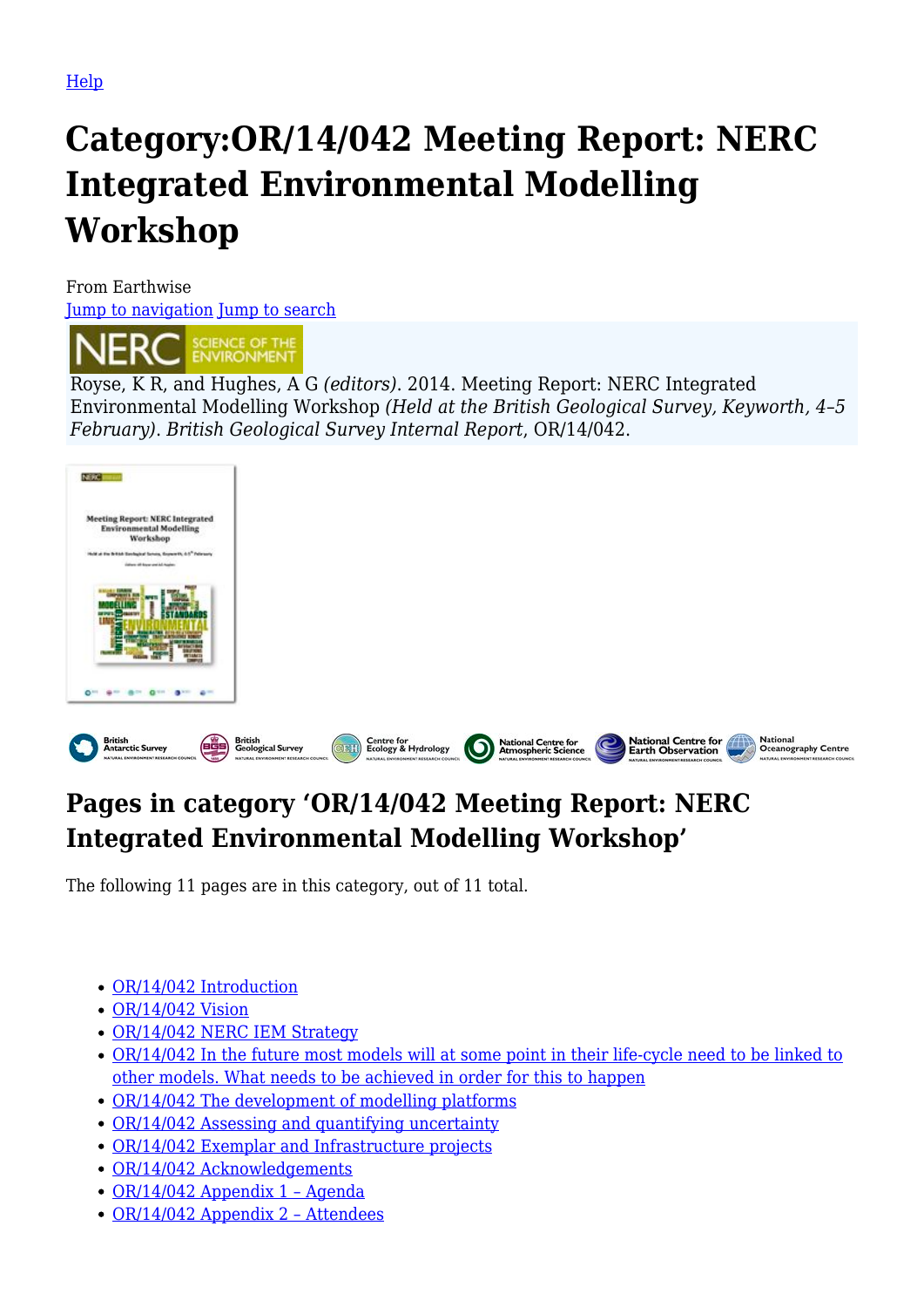[OR/14/042 Appendix 3 – Summary of breakout groups](http://earthwise.bgs.ac.uk/index.php/OR/14/042_Appendix_3_%E2%80%93_Summary_of_breakout_groups)

#### Retrieved from

'[http://earthwise.bgs.ac.uk/index.php?title=Category:OR/14/042\\_Meeting\\_Report:\\_NERC\\_Integrated](http://earthwise.bgs.ac.uk/index.php?title=Category:OR/14/042_Meeting_Report:_NERC_Integrated_Environmental_Modelling_Workshop&oldid=29488) [\\_Environmental\\_Modelling\\_Workshop&oldid=29488](http://earthwise.bgs.ac.uk/index.php?title=Category:OR/14/042_Meeting_Report:_NERC_Integrated_Environmental_Modelling_Workshop&oldid=29488)' [Categories:](http://earthwise.bgs.ac.uk/index.php/Special:Categories)

- [2014 Open Reports](http://earthwise.bgs.ac.uk/index.php/Category:2014_Open_Reports)
- [Reports on Geological modelling](http://earthwise.bgs.ac.uk/index.php/Category:Reports_on_Geological_modelling)

# **Navigation menu**

## **Personal tools**

- Not logged in
- [Talk](http://earthwise.bgs.ac.uk/index.php/Special:MyTalk)
- [Contributions](http://earthwise.bgs.ac.uk/index.php/Special:MyContributions)
- [Log in](http://earthwise.bgs.ac.uk/index.php?title=Special:UserLogin&returnto=Category%3AOR%2F14%2F042+Meeting+Report%3A+NERC+Integrated+Environmental+Modelling+Workshop&returntoquery=action%3Dmpdf)
- [Request account](http://earthwise.bgs.ac.uk/index.php/Special:RequestAccount)

## **Namespaces**

- [Category](http://earthwise.bgs.ac.uk/index.php/Category:OR/14/042_Meeting_Report:_NERC_Integrated_Environmental_Modelling_Workshop)
- [Discussion](http://earthwise.bgs.ac.uk/index.php?title=Category_talk:OR/14/042_Meeting_Report:_NERC_Integrated_Environmental_Modelling_Workshop&action=edit&redlink=1)

 $\Box$ 

# **Variants**

## **Views**

- [Read](http://earthwise.bgs.ac.uk/index.php/Category:OR/14/042_Meeting_Report:_NERC_Integrated_Environmental_Modelling_Workshop)
- [Edit](http://earthwise.bgs.ac.uk/index.php?title=Category:OR/14/042_Meeting_Report:_NERC_Integrated_Environmental_Modelling_Workshop&action=edit)
- [View history](http://earthwise.bgs.ac.uk/index.php?title=Category:OR/14/042_Meeting_Report:_NERC_Integrated_Environmental_Modelling_Workshop&action=history)
- [PDF Export](http://earthwise.bgs.ac.uk/index.php?title=Category:OR/14/042_Meeting_Report:_NERC_Integrated_Environmental_Modelling_Workshop&action=mpdf)

 $\Box$ 

## **More**

#### **Search**

Search Go

## **Navigation**

- [Main page](http://earthwise.bgs.ac.uk/index.php/Main_Page)
- [Recent changes](http://earthwise.bgs.ac.uk/index.php/Special:RecentChanges)
- [Random page](http://earthwise.bgs.ac.uk/index.php/Special:Random)